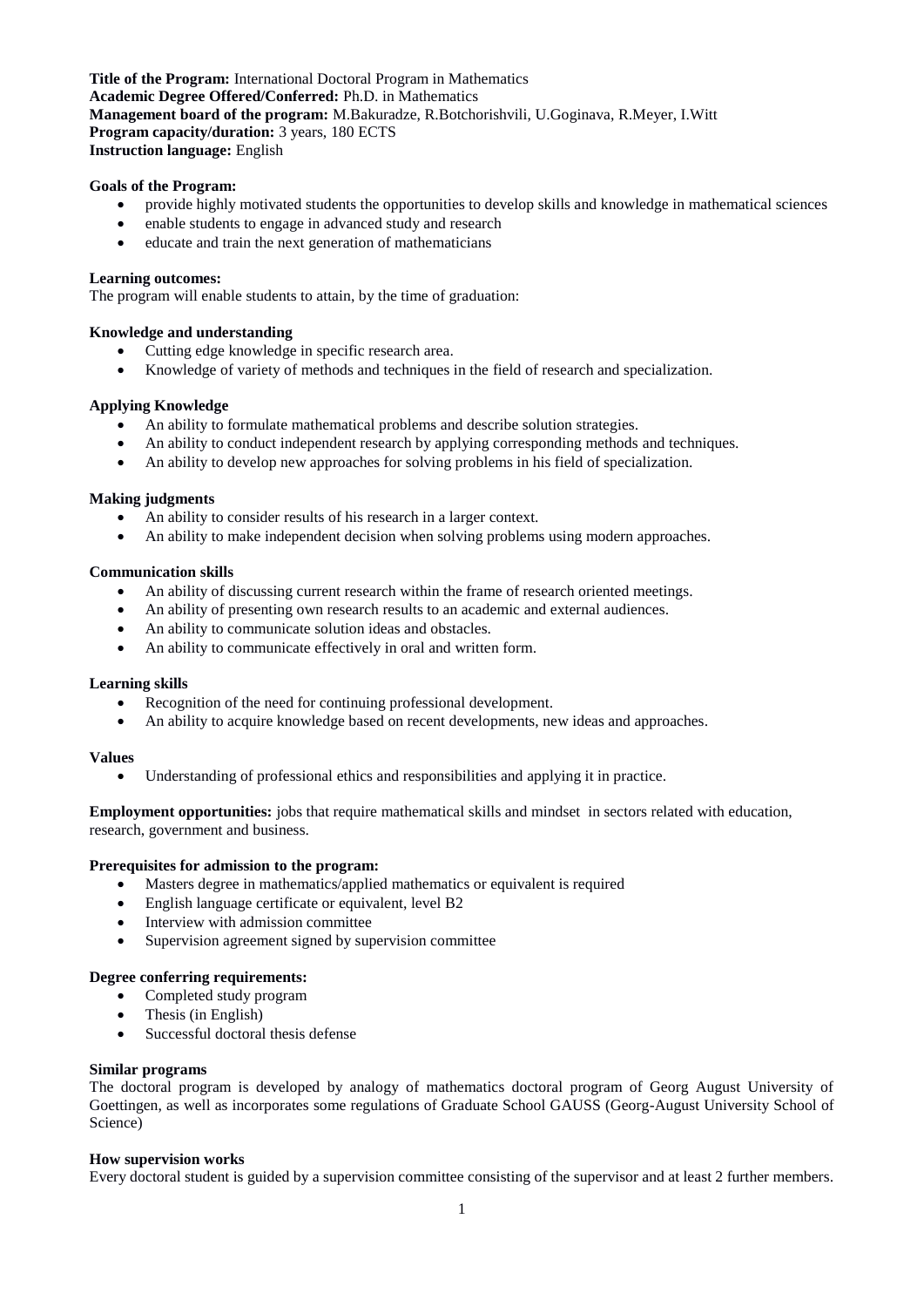At least two members of the supervision committee have to be members of the relevant program, and at least one has to be a university professor of Ivane Javakhishvili Tbilisi State University. The program requires that the doctoral student submit to the supervision committee at regular intervals, but not less than once a year, a report detailing the status of the doctoral project. The supervision committee shall certify this each time. The committee must verify whether the results are sufficient for finalizing the doctoral thesis, and consult about its completion or continuation. Supervisors and students have to obey the rules of good practice for doctoral supervision

## **Rules of good practice for doctoral supervision**

## **Supervisors**

- 1. Supervisor apply his scientific expertise to promote the independence of doctoral students and to give them the opportunity for their independent achievements to be visible in the scientific community.
- 2. Supervisor is mentor to his doctoral students. Supervisor's dealings with his doctoral students are cooperative. Supervisor makes himself available for regular scientific discussions with doctoral students. In scientifically challenging phases of the doctoral process, supervisor actively engage his abilities and experience in the solution to the problem.
- 3. Supervisor shares with his doctoral students all the information that is important for the success of the PhD project.
- 4. Supervisor is the confidant and contact person of the doctoral students, also in relation to non-scientific issues (e.g. health or family), in particular those that could affect job performance and the success of the doctoral process. Supervisor promotes the social integration of doctoral students in the research group. In the case of foreign doctoral students, supervisor also supports their general social and cultural integration.
- 5. Supervisor's demands on the performance of doctoral students should promote and encourage them, but not be overwhelming. He particularly respects family responsibilities (e.g. child care). Supervisor takes into account and respects different working patterns, together with requests for further training and for the self-organization of the doctoral students. From the beginning of the PhD project, supervisor makes transparent rule that are applicable to all members of the research group. Supervisor agrees a time management plan for the doctorate with his doctoral students. If possible, supervisor name objective criteria for the progress of the doctoral thesis.
- 6. Supervisor progressively transfer to his students increased responsibility for the scientific success of the project. Supervisor actively supports the doctoral candidates in an independent way of work planning and provide for the necessary freedom. Supervisor provides his knowledge and experience in scientific management to the doctoral students.

## **Doctoral students**

- 1. Doctoral student gives his supervisor a complete picture of his scientific and personal strengths and weaknesses, so that an adequate problem formulation and an appropriate work program can be developed.
- 2. Doctoral student works with enthusiasm on the doctoral project. He consistently qualify further for his scientific work and keeps himself updated with the research field. He takes care to promote a collaborative working style, and is willing to discuss his work and results. He deals objectively with critical comments and suggestions and is ready to learn from them.
- 3. Doctoral student informs the supervisor immediately of any difficulties or problems whether they are of a professional or a non-professional nature - particularly if these could jeopardize the success of the doctoral project or delay its progress. He keeps his supervisor regularly informed about progress and about unexpected results of his work.
- 4. Doctoral student integrates himself actively into the work group. He will abide by the rules of the work group with respect to sharing the use of equipment, measurement times, computer use and the use of other resources. He will treat with the greatest care the work group's tangible or intangible valuables.
- 5. Doctoral student fulfills his assigned scientific and teaching tasks independently and autonomously. He will independently organize and plan the running of his research project without daily monitoring and evaluation by his supervisor.

## **Supervision committee**

- 1. Supervision committee critically and supportively follow the doctoral process. Its members are the contacts for the doctoral students in technical matters, career planning and cases of conflict.
- 2. They give the doctoral students and supervisors constructive feedback by acceptance and discussion of the progress reports.
- 3. They contribute their scientific knowledge, skills and experience to the support of the doctoral research.
- 4. In the case of conflict between doctoral students and supervisor, the search for a solution starts in the first instance with them. In doing so, they are obliged to remain neutral to all people involved in the conflict. Where this is not possible, or where no solution can be reached, they transfer the case to the board of the doctoral program.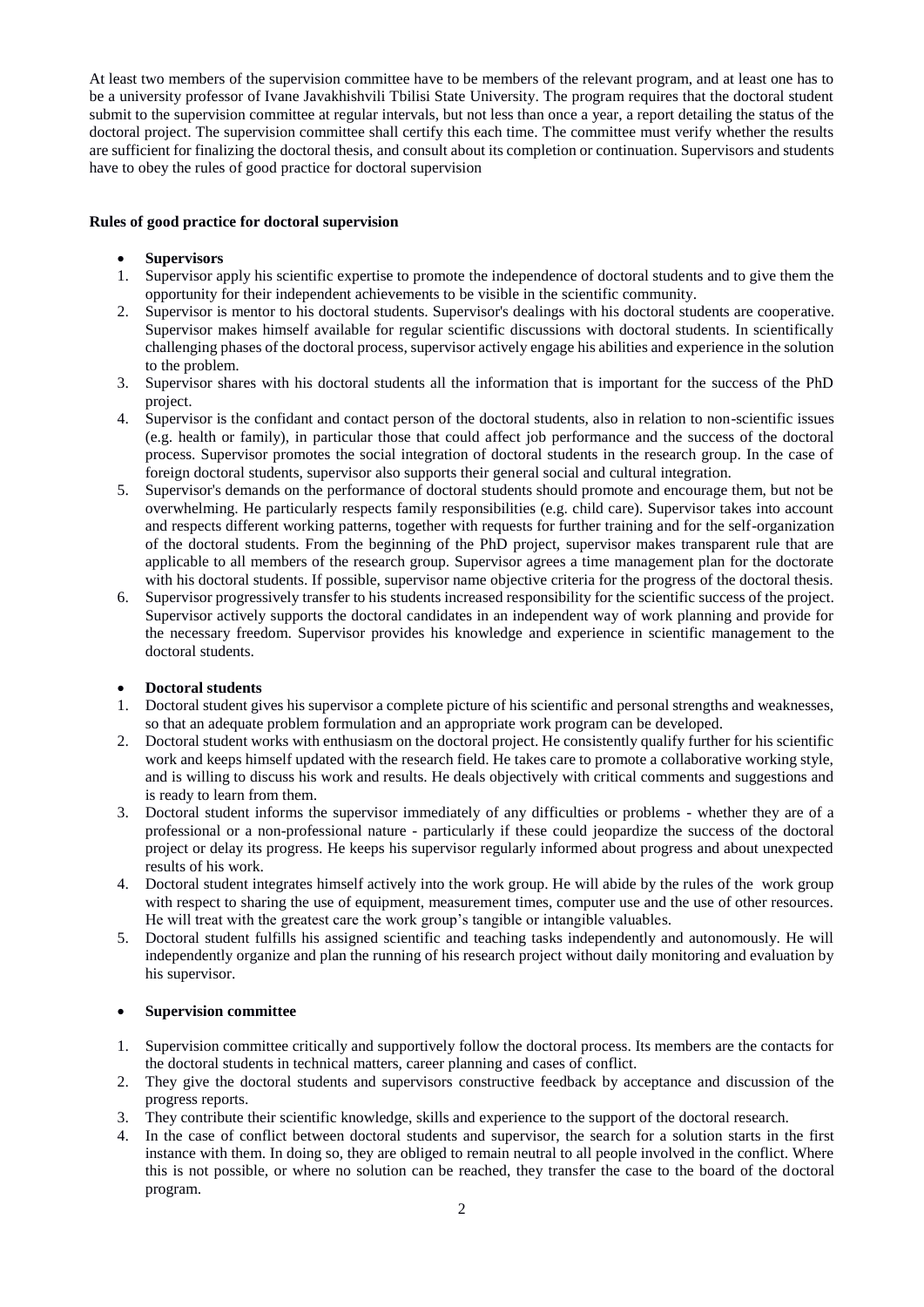# **Study program**

Study program consists of 3 blocks. Mandatory module is marked by \*. For completing study program 30 ECTS from 3 blocks are necessary.

## 1. Research modules

| Math.8101 | Scientific colloquiums and seminars                                       | 14 ECTS  |
|-----------|---------------------------------------------------------------------------|----------|
| Math.8102 | Research activities at scientific colloquiums and seminars 1 <sup>*</sup> | $6$ ECTS |
| Math.8103 | Research activities at scientific colloquiums and seminars 2              | 4 ECTS   |

# 2. Study modules

| Math.8201 | Advanced study in the field of research I  | $ 8$ ECTS, 4 WLH |
|-----------|--------------------------------------------|------------------|
| Math.8202 | Advanced study in the field of research II | $ 4$ ECTS, 2 WLH |
| Math.8203 | Complementary studies                      | $ 4$ ECTS, 2 WLH |

# 3. Key competences

| Math.8301 | Introduction to research                  | $ 4$ ECTS, 2 WLH |
|-----------|-------------------------------------------|------------------|
| Math.8302 | Scientific analysis of research questions | $ 4$ ECTS, 2 WLH |
| Math.8303 | Documentation of mathematical issues      | 4 ECTS, 2 WLH    |
| Math.8304 | Key competencies in university teaching   | $ 4$ ECTS, 2 WLH |

# **Remarks concerning the study program:**

- 1. Supervisor makes recommendation about modules and doctoral student decides which modules to attend.
- 2. The modules Math.8301-8303 can be substituted by other modules offered by Department of Mathematics or other Departments of TSU e.g. by the following modules: University teaching assistant, SPSS, Data analysis etc.
- 3. English may be mandatory subject to students with weak performance in placement test.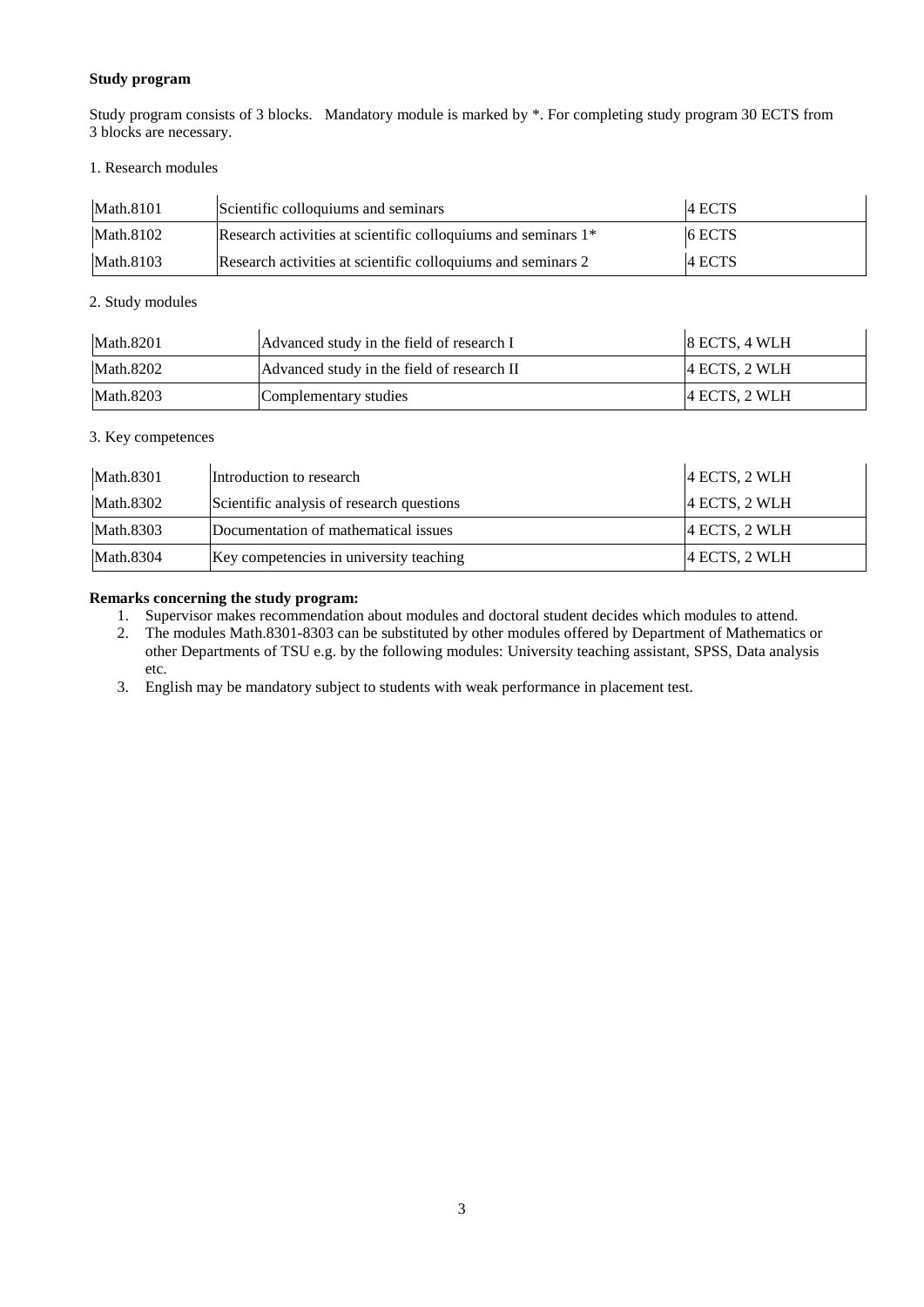# **Description of Modules**

| <b>Math.8101</b>                            | Scientific colloquiums and seminars                                                                                                                                                                                                                                                                                                                                                                                                                  | 4 ECTS |
|---------------------------------------------|------------------------------------------------------------------------------------------------------------------------------------------------------------------------------------------------------------------------------------------------------------------------------------------------------------------------------------------------------------------------------------------------------------------------------------------------------|--------|
| <b>Learning outcomes:</b><br>Core skills:   | In this module students learn methods, concepts, theories and applications in mathematical<br>research with particular focus on<br>scientific collaboration<br>$\bullet$<br>workup of scientific presentations<br>After having successfully completed the module students will be able to<br>discuss current research within the frame of research oriented meetings<br>$\bullet$<br>present research results in mathematics to an academic audience |        |
| <b>Prerequisites:</b>                       | N/a                                                                                                                                                                                                                                                                                                                                                                                                                                                  |        |
| <b>Examination:</b>                         | Approximately 60 minutes presentation with discussion                                                                                                                                                                                                                                                                                                                                                                                                |        |
| <b>Examination</b><br>requirements:         | Presentation of complex mathematical topics in current research                                                                                                                                                                                                                                                                                                                                                                                      |        |
| <b>Additional notes and</b><br>regulations: | Permitted are seminars, symposiums, colloquiums                                                                                                                                                                                                                                                                                                                                                                                                      |        |

| <b>Math.8102</b>                            | Research activities at scientific colloquiums and seminars 1                                                                                                                                                                                                                                                                                                                                                                                                                                                                                                         | 6 ECTS |
|---------------------------------------------|----------------------------------------------------------------------------------------------------------------------------------------------------------------------------------------------------------------------------------------------------------------------------------------------------------------------------------------------------------------------------------------------------------------------------------------------------------------------------------------------------------------------------------------------------------------------|--------|
| Learning outcomes:<br>Core skills:          | In this module students learn methods, concepts, theories and applications in mathematical<br>research with particular focus on<br>workup of own research results for the purpose of a presentation at scientific meetings<br>participation in scientific meetings on mathematical research featuring external<br>$\bullet$<br>audience<br>After having successfully completed the module students will be able to<br>discuss current research within the frame of research oriented meetings<br>present own research results in mathematics to an external audience |        |
| <b>Prerequisites:</b>                       | N/a                                                                                                                                                                                                                                                                                                                                                                                                                                                                                                                                                                  |        |
| <b>Examination:</b>                         | Approximately 30 minutes presentation with discussion                                                                                                                                                                                                                                                                                                                                                                                                                                                                                                                |        |
| <b>Examination</b><br>requirements:         | Presentation of own research results                                                                                                                                                                                                                                                                                                                                                                                                                                                                                                                                 |        |
| <b>Additional notes and</b><br>regulations: | Permitted are seminars, symposiums, colloquiums etc. with external audience                                                                                                                                                                                                                                                                                                                                                                                                                                                                                          |        |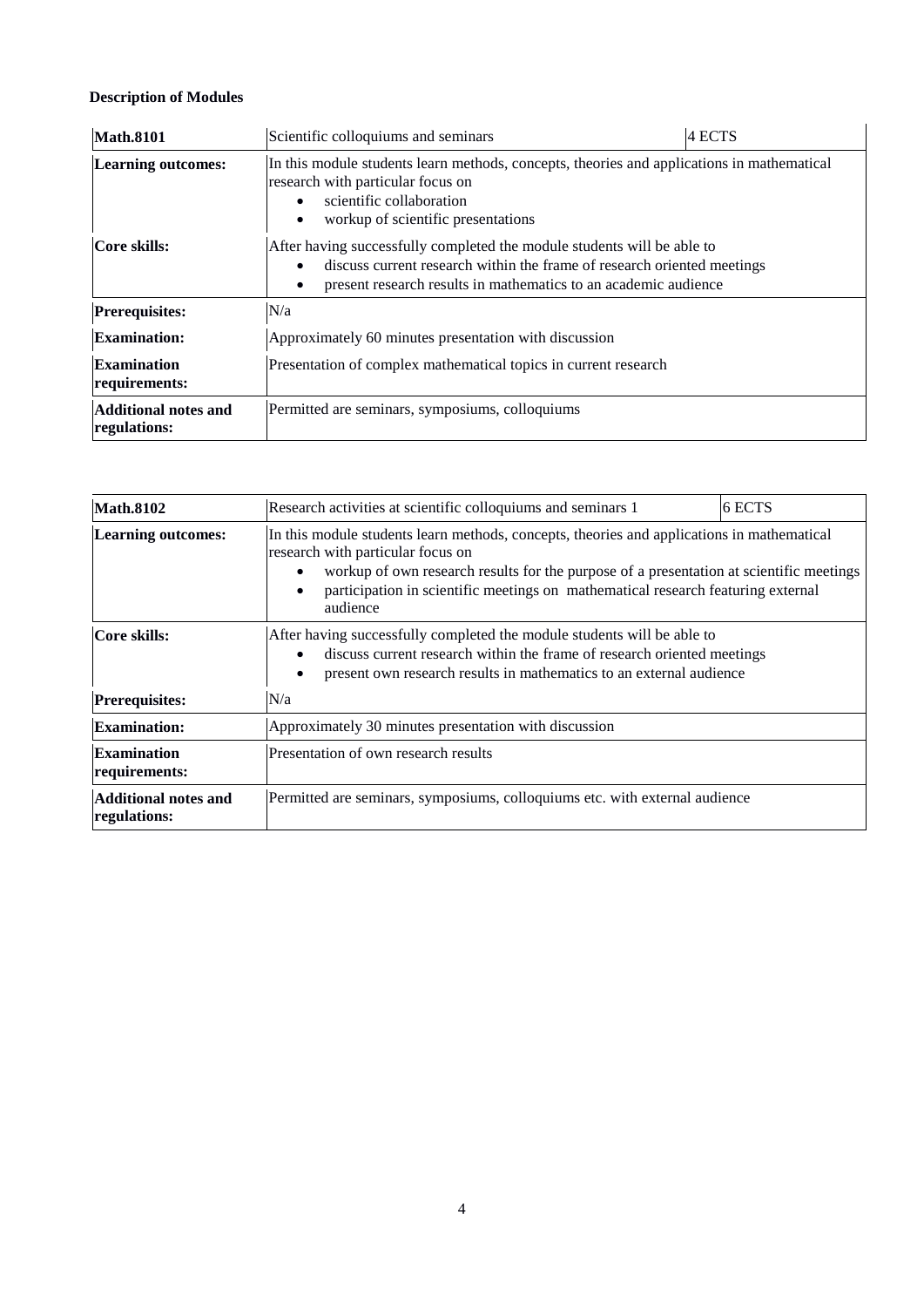| <b>Math.8103</b>                            | 4 ECTS<br>Research activities at scientific colloquiums and seminars 2                                                                                                                                                                                                                                                                  |  |
|---------------------------------------------|-----------------------------------------------------------------------------------------------------------------------------------------------------------------------------------------------------------------------------------------------------------------------------------------------------------------------------------------|--|
| <b>Learning outcomes:</b>                   | In this module students learn methods, concepts, theories and applications in mathematical<br>research with particular focus on<br>workup of own research results for the purpose of a presentation at scientific meetings<br>participation in scientific meetings on mathematical research featuring external<br>$\bullet$<br>audience |  |
| Core skills:                                | After having successfully completed the module students will be able to<br>discuss current research within the frame of research oriented meetings<br>present own research results in mathematics to an external audience<br>٠                                                                                                          |  |
| <b>Prerequisites:</b>                       | N/a                                                                                                                                                                                                                                                                                                                                     |  |
| <b>Examination:</b>                         | Approximately 20 minutes presentation with discussion                                                                                                                                                                                                                                                                                   |  |
| <b>Examination</b><br>requirements:         | Presentation of own research results or poster presentation                                                                                                                                                                                                                                                                             |  |
| <b>Additional notes and</b><br>regulations: | Permitted are seminars, symposiums, colloquiums etc. with external audience                                                                                                                                                                                                                                                             |  |

| <b>Math.8201</b>                            | Advanced study in the field of research 1                                                                                                                                                                                                                                                           | 8 ECTS, 4WLH |
|---------------------------------------------|-----------------------------------------------------------------------------------------------------------------------------------------------------------------------------------------------------------------------------------------------------------------------------------------------------|--------------|
| <b>Learning outcomes:</b>                   | In this module students learn methods, concepts, theories and applications in mathematical<br>research with particular focus on<br>Deepening of knowledge in the field of specialization<br>$\bullet$<br>knowledge of methodological and thematic structure of their field of research<br>$\bullet$ |              |
| Core skills:                                | After having successfully completed the module students will be able to<br>Apply methods and techniques typical in their field of research<br>solve problems in their field of research and present the solutions found<br>$\bullet$                                                                |              |
| <b>Prerequisites:</b>                       | N/a                                                                                                                                                                                                                                                                                                 |              |
| <b>Examination:</b>                         | Approximately 30 minutes of oral examination or 75 minutes presentation                                                                                                                                                                                                                             |              |
| <b>Examination</b><br>requirements:         | Proof of advanced knowledge in the area of the doctoral project                                                                                                                                                                                                                                     |              |
| <b>Additional notes and</b><br>regulations: | Permitted are seminars, lecture courses, summer schools, winter schools and compatible block<br>courses                                                                                                                                                                                             |              |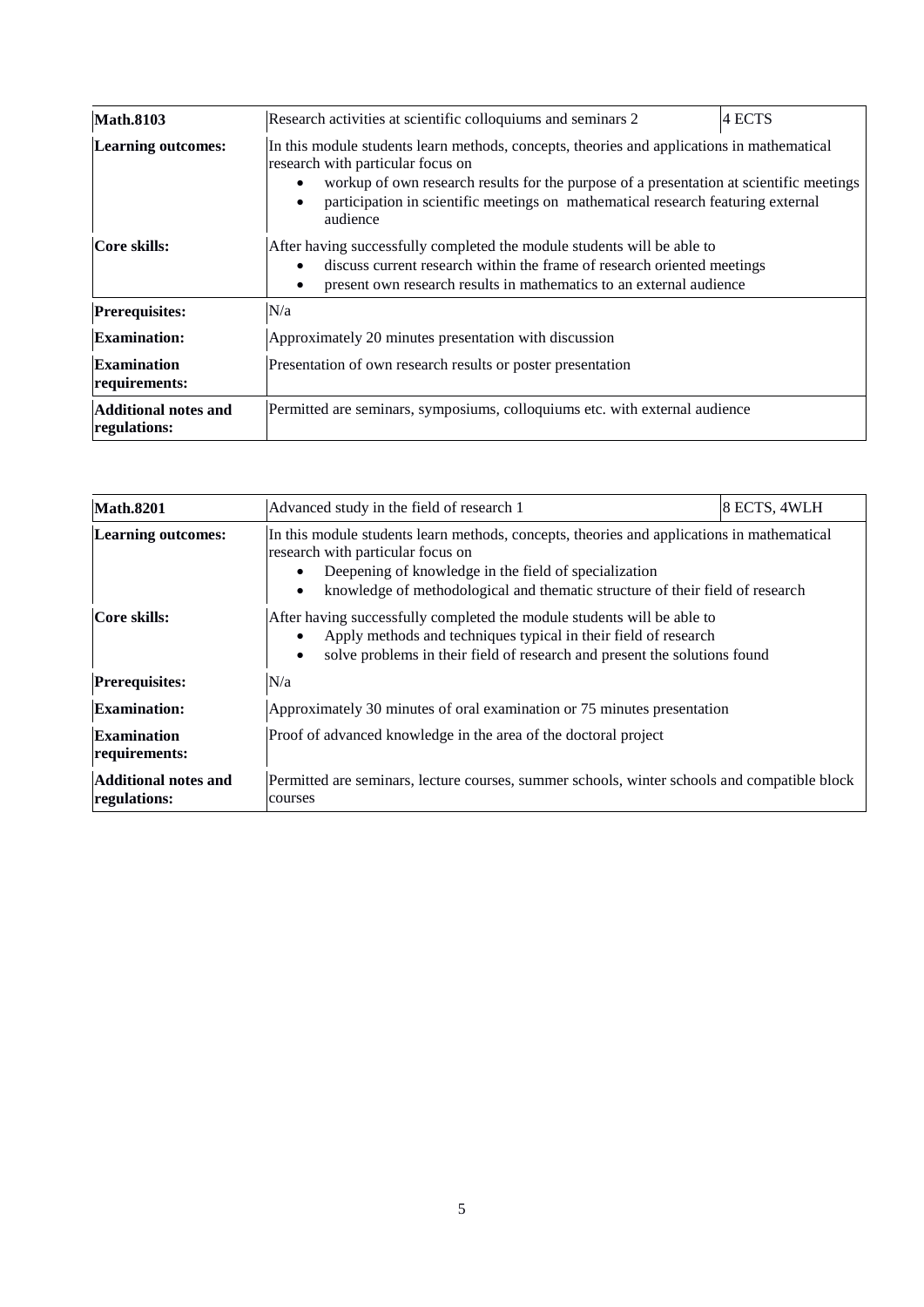| <b>Math.8202</b>                            | Advanced study in the field of research 2                                                                                                                                                                                                                                              | 4 ECTS, 2WLH |
|---------------------------------------------|----------------------------------------------------------------------------------------------------------------------------------------------------------------------------------------------------------------------------------------------------------------------------------------|--------------|
| <b>Learning outcomes:</b>                   | In this module students learn methods, concepts, theories and applications in mathematical<br>research with particular focus on<br>Deepening of knowledge in the field of specialization<br>knowledge of methodological and thematic structure of their field of research<br>$\bullet$ |              |
| Core skills:                                | After having successfully completed the module students will be able to<br>Apply methods and techniques typical in their field of research<br>solve problems in their field of research and present the solutions found<br>$\bullet$                                                   |              |
| <b>Prerequisites:</b>                       | N/a                                                                                                                                                                                                                                                                                    |              |
| <b>Examination:</b>                         | Approximately 30 minutes of oral examination or 75 minutes presentation                                                                                                                                                                                                                |              |
| <b>Examination</b><br>requirements:         | Proof of advanced knowledge in the area of the doctoral project                                                                                                                                                                                                                        |              |
| <b>Additional notes and</b><br>regulations: | Permitted are seminars, lecture courses, summer schools, winter schools and compatible block<br>courses                                                                                                                                                                                |              |

| <b>Math.8203</b>                            | Complementary studies                                                                                                                                                                                                                                                                                                                                                                                                | 4 ECTS, 2WLH |
|---------------------------------------------|----------------------------------------------------------------------------------------------------------------------------------------------------------------------------------------------------------------------------------------------------------------------------------------------------------------------------------------------------------------------------------------------------------------------|--------------|
| <b>Learning outcomes:</b>                   | In this module students learn methods, concepts, theories and applications in mathematical<br>research with particular focus on<br>expansion of knowledge in the field of specialization<br>$\bullet$<br>advanced knowledge of methodological and thematic structure of their field of<br>$\bullet$<br>research alternatively<br>supervised designing of a course (lecture course, seminar or exercise classes)<br>٠ |              |
| Core skills:                                | After having successfully completed the module students will be able to<br>apply methods and techniques typical in their field of research<br>$\bullet$<br>consider results of their research in a larger context<br>alternatively<br>critically reflect own teaching and scientific background<br>٠                                                                                                                 |              |
| <b>Prerequisites:</b>                       | N/a                                                                                                                                                                                                                                                                                                                                                                                                                  |              |
| <b>Examination:</b>                         | Approximately 30 minutes of oral examination or 75 minutes presentation                                                                                                                                                                                                                                                                                                                                              |              |
| <b>Examination</b><br>requirements:         | Proof of complementary knowledge in the field of specialization                                                                                                                                                                                                                                                                                                                                                      |              |
| <b>Additional notes and</b><br>regulations: | Permitted are seminars, lecture courses, summer schools, winter schools and compatible block<br>courses                                                                                                                                                                                                                                                                                                              |              |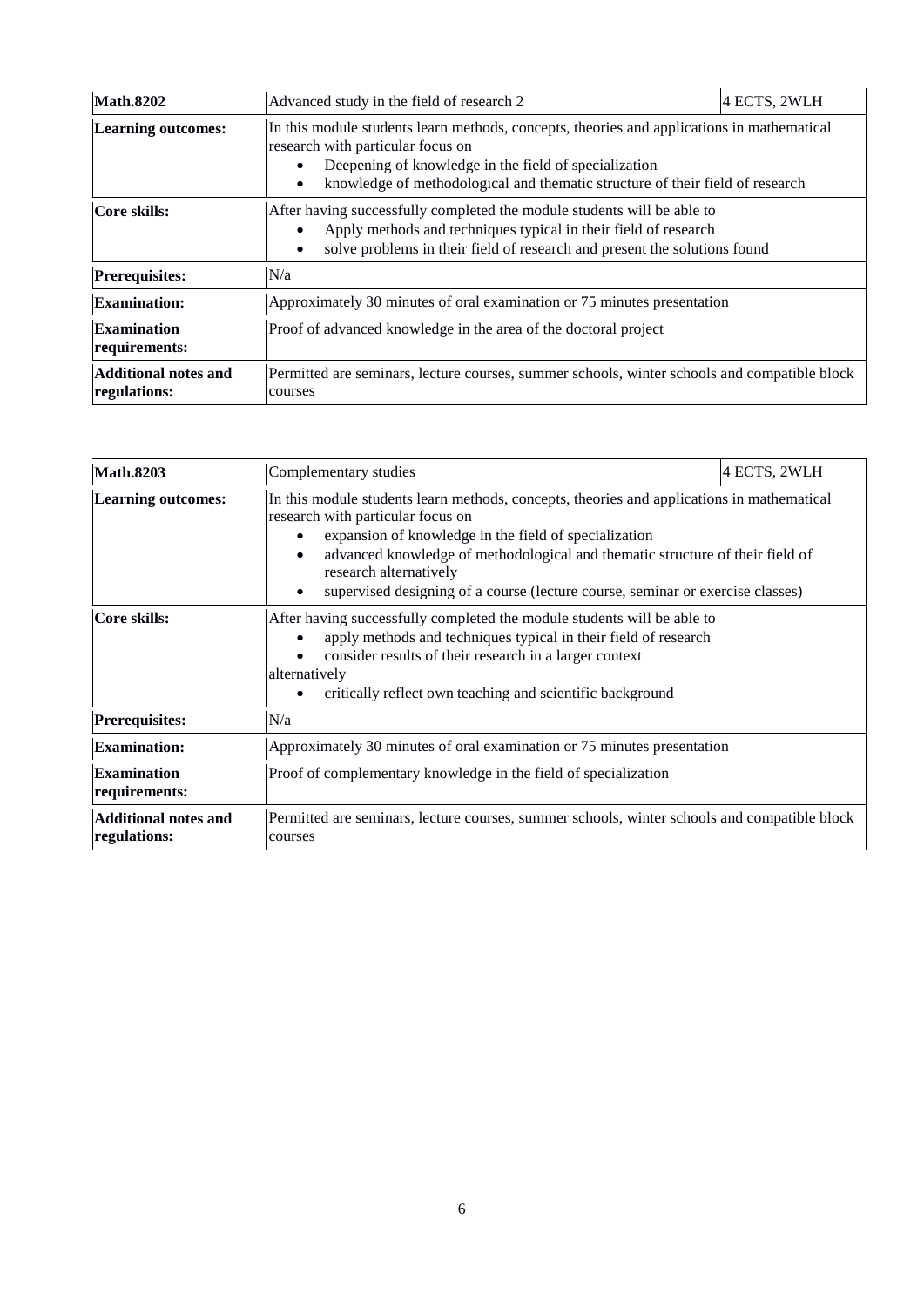| <b>Math.8301</b>                            | Accompanying seminars: Introduction to research                                                                                                                                                                         | 4 ECTS, 2WLH |
|---------------------------------------------|-------------------------------------------------------------------------------------------------------------------------------------------------------------------------------------------------------------------------|--------------|
| <b>Learning outcomes:</b>                   | In this module students learn methods, concepts, theories and applications in mathematical<br>research with particular focus on<br>overview of literature relevant to the field of specialization<br>$\bullet$          |              |
| Core skills:                                | After having successfully completed the module students will be able to<br>apply variety of methods in their field of specialization<br>$\bullet$<br>independent study on the basis of research literature<br>$\bullet$ |              |
| <b>Prerequisites:</b>                       | n/a                                                                                                                                                                                                                     |              |
| <b>Examination:</b>                         | Approximately 75 minutes presentation                                                                                                                                                                                   |              |
| <b>Examination</b><br>requirements:         | Proof of overview on literature in the field of specialization                                                                                                                                                          |              |
| <b>Additional notes and</b><br>regulations: | n/a                                                                                                                                                                                                                     |              |

| <b>Math.8302</b>                            | Accompanying seminars: Scientific analysis of research questions                                                                                                                                 | 4 ECTS, 2WLH |
|---------------------------------------------|--------------------------------------------------------------------------------------------------------------------------------------------------------------------------------------------------|--------------|
| <b>Learning outcomes:</b>                   | In this module students learn methods, concepts, theories and applications in mathematical<br>research with particular focus on<br>overview on methods relevant to solving problems<br>$\bullet$ |              |
| Core skills:                                | After having successfully completed the module students will be able to<br>formulate mathematical problems;<br>describe solution strategies;<br>communicate solution ideas and obstacles.        |              |
| <b>Prerequisites:</b>                       | n/a                                                                                                                                                                                              |              |
| <b>Examination:</b>                         | Approximately 75 minutes presentation                                                                                                                                                            |              |
| Examination<br>requirements:                | Proof of overview on methods in the field of specialization                                                                                                                                      |              |
| <b>Additional notes and</b><br>regulations: | n/a                                                                                                                                                                                              |              |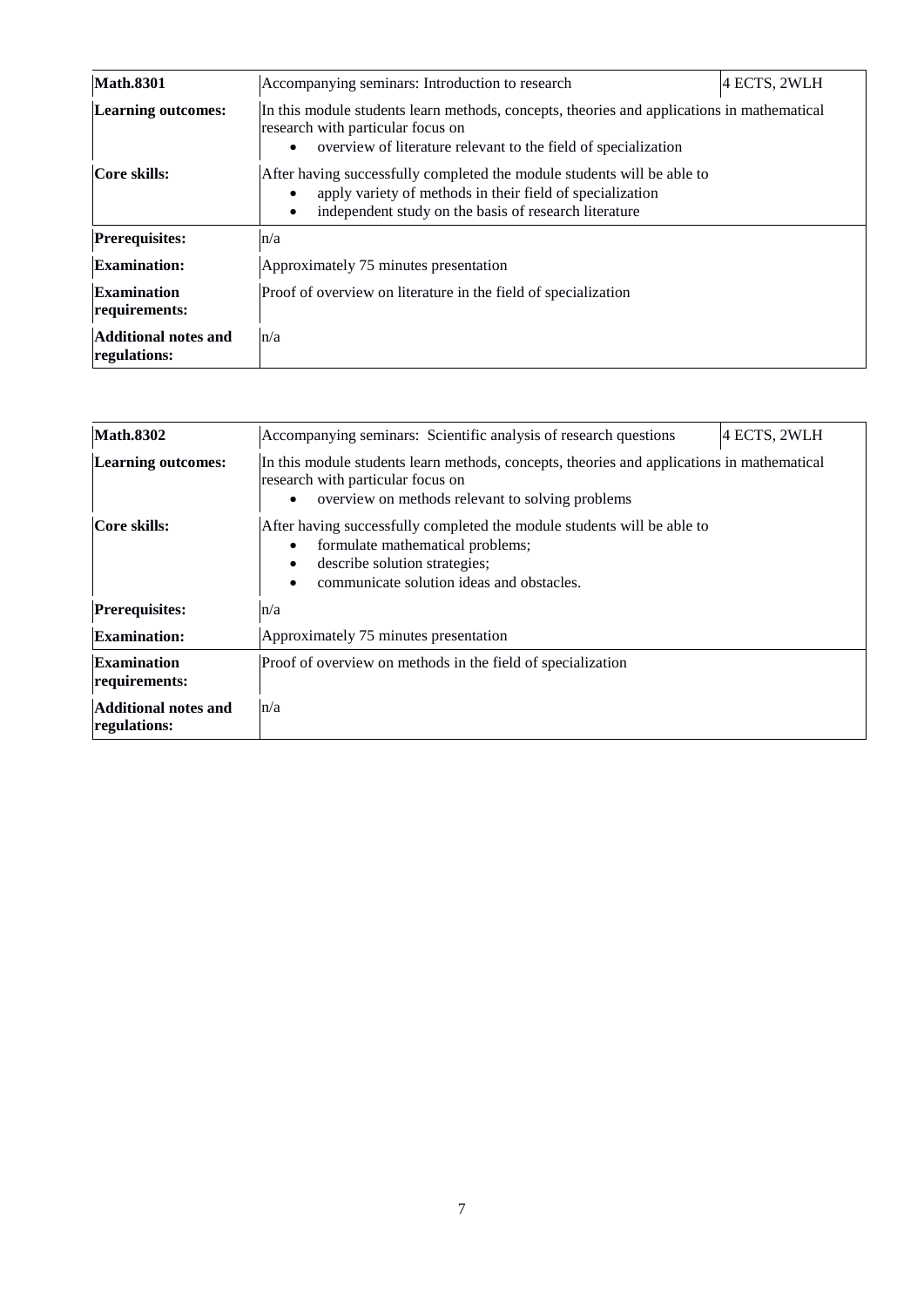| <b>Math.8303</b>                            | Accompanying seminars: Documentation of mathematical issues                                                                                                                                                                                                                                        | 4 ECTS, 2WLH |
|---------------------------------------------|----------------------------------------------------------------------------------------------------------------------------------------------------------------------------------------------------------------------------------------------------------------------------------------------------|--------------|
| <b>Learning outcomes:</b>                   | In this module students learn methods, concepts, theories and applications in mathematical<br>research with particular focus on<br>development on personalized style of writing following guidelines of good scientific<br>$\bullet$<br>practice in mathematics                                    |              |
| Core skills:                                | After having successfully completed the module students will be able to<br>formulate mathematical problems;<br>٠<br>describe solution strategies;<br>$\bullet$<br>communicate solution ideas and obstacles;<br>$\bullet$<br>master the established rules of good scientific practice.<br>$\bullet$ |              |
| <b>Prerequisites:</b>                       | n/a                                                                                                                                                                                                                                                                                                |              |
| <b>Examination:</b>                         | Approximately 75 minutes presentation                                                                                                                                                                                                                                                              |              |
| <b>Examination</b><br>requirements:         | Ability of documentation of mathematical issues                                                                                                                                                                                                                                                    |              |
| <b>Additional notes and</b><br>regulations: | n/a                                                                                                                                                                                                                                                                                                |              |

| <b>Math.8304</b>                            | Key competences in university teaching                                                                                                                                                                                                                                               | 4 ECTS, 2WLH |
|---------------------------------------------|--------------------------------------------------------------------------------------------------------------------------------------------------------------------------------------------------------------------------------------------------------------------------------------|--------------|
| <b>Learning outcomes:</b>                   | In this module students acquire skills in university teaching:<br>ability to communicate mathematical content to students;<br>$\bullet$<br>ability to deal with exercise classes;<br>٠<br>use of appropriate teaching methods and visualization techniques;<br>confident appearance. |              |
| Core skills:                                | After having successfully completed the module students will have acquired:<br>rhetoric and presentation skills;<br>٠<br>capabilities of dealing with conflicts and to motivate;<br>time management skills.                                                                          |              |
| <b>Prerequisites:</b>                       | n/a                                                                                                                                                                                                                                                                                  |              |
| <b>Examination:</b>                         | Giving a lesson in an exercise class (approximately 100 minutes)                                                                                                                                                                                                                     |              |
| <b>Examination</b><br>requirements:         | Ability of applying basic key competences in university teaching                                                                                                                                                                                                                     |              |
| <b>Additional notes and</b><br>regulations: | n/a                                                                                                                                                                                                                                                                                  |              |